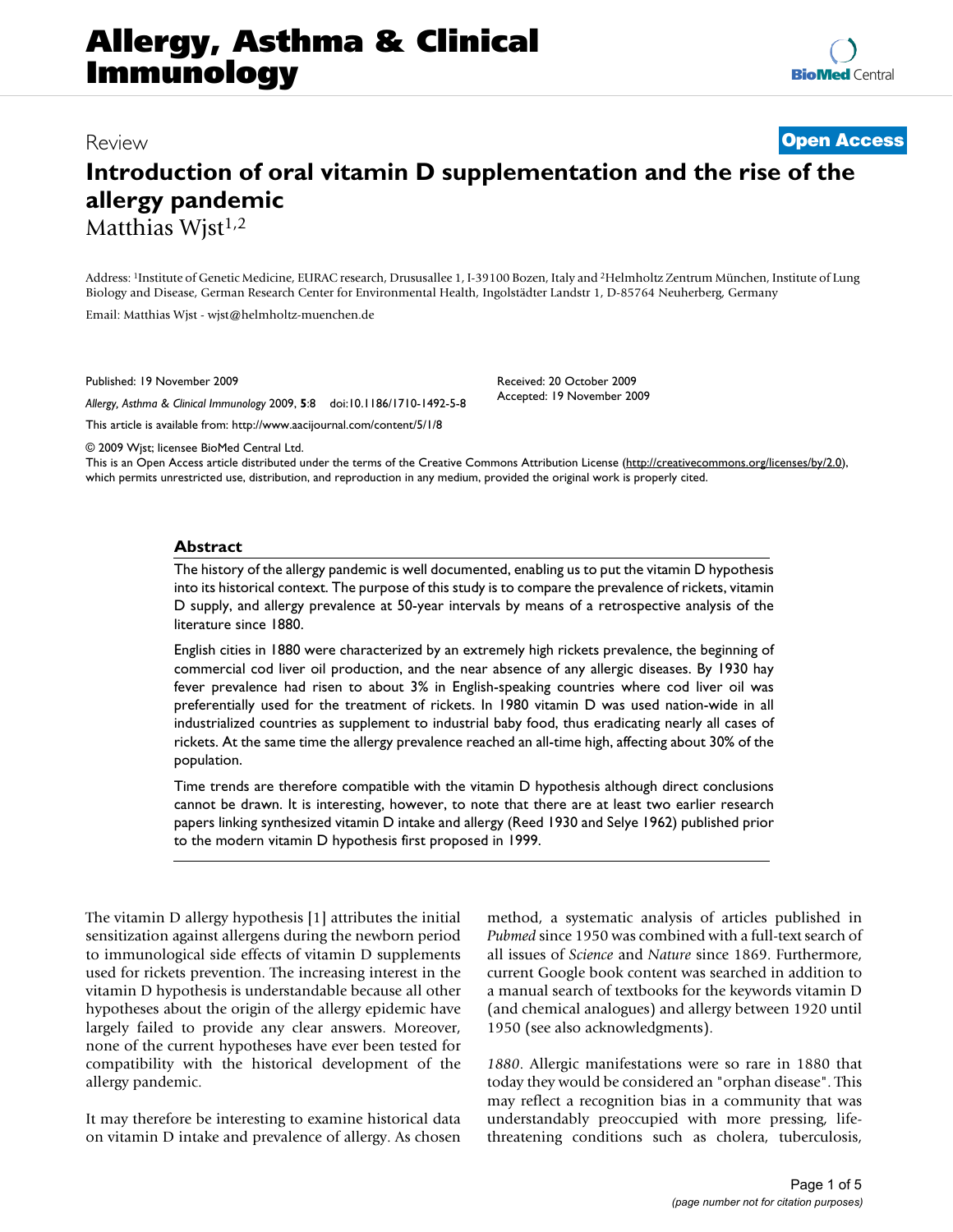typhoid and measles. Nevertheless, allergic symptoms were clearly described at that time. The few studies on allergic diseases from the 19th century all rely on a limited number of cases. The British doctor Harrison Blackley wrote in his 1873 book "Hay Fever: Its causes, treatment, and effective prevention": "Even in this country, where the disorder probably had its commencement and where it is still more common than in any other part of Europe, there are medical men to be found who know very little about it; and on the Continent there are still some to be found who have never even heard of the disease" [2]. The origins of the disease are vague [3]. The first formal description of hay fever is usually ascribed to John Bostock, who presented his own case in 1819 to the London Medico-Chirurgical Society [4]. Another description was made in 1859 when the German professor Philipp Phoebus from Giessen published the first large allergy study [5], which was based on 158 cases. The sample consisted of patients from many hospitals because allergy was such a rare disease. In 1876 the American physician George Beard, a contemporary of Blackley, assembled only 100 patients [6]. At the end of the 19th century, allergy prevalence may therefore be estimated at 0.1% in England, as well as in the United States of America [3]. In continental Europe, it was not until 1906 that the term "Allergie" was introduced by Clemens von Pirquet.

In 1880, vitamin D was not yet known. It was not until 30 years later that the antirachitic property of cod liver was firmly established by Edward Mellanby, an English physician, and Elmer McCollum, an American biochemist [7,8]. However, already in the mid 19th century there existed a "folk tradition in some areas that cod liver oil was a specific, potent preventive, and this was endorsed by many physicians" [9]. This tradition was restricted to the coasts of England, Holland, and France [10]. Industrialized cod liver oil production (as the sole source of vitamin D food supply at that time) did not start before 1853 in Norway, Greenland, and Iceland according to a historical review [11]. The reason may be the way cod liver oil was produced. Because cod livers and gall-bladders could not be sold on the fish market, the fishermen placed this garbage in barrels in front of their houses until the end of the season. When the rotten livers were in an advanced stage of putrefaction, a deep yellow, creamy oil was skimmed off. Color, smell and taste, however, prevented any major distribution until 1853, when a steam-based extraction was invented. The new procedure produced a more or less colorless oil marketed as the "Finest steam-prepared Lofotan Cod-Liver Oil" [11]. Most of the oil was sent either to Hammerfest or to Bergen, from where it was then exported to Hamburg, London and New York and marketed as an aid for physical fortification and constitutional improvement. An advertisement for a cod liver oil medicine in the April 18, 1890 issue of Science proclaimed the "prevention or cure of coughs and colds in both the old and young" - effects rediscovered only in 1941 [12] and again in 2006 [13].

Rickets was a common disease in Europe and North America at the end of the 19th century. For this reason, British Medical Association [14] conducted a large survey on the disease and concluded that "first, its great frequency in large towns and thickly peopled districts, especially where industrial pursuits are carried on, and its comparative rarity in rural districts; secondly, the greater tendency to rickets in the rural parts of the south of Great Britain than in those of the north (...) In Norway and Denmark it has a subordinate place in the statistics of sickness relating to the earliest year of life. Its principal seats are Germany, England, Holland, Belgium, France and Northern Italy while southern Italy, the southern provinces of Spain, and still more Turkey and Greece, enjoy a notable immunity from it." Most cases were certainly mild, however, with many people being affected in endemic areas. According to several contemporary books, symptoms in new-born children usually appeared as early as the third or fourth month with head sweating and craniotabes. Rickets showed a seasonal incidence peak with most cases being born in fall. Theories of the origin were manifold [10] ranging from genetics, over-nutrition, poor diet, acidosis, a manifestation of syphilis or other infectious origin, a thyroid, parathyroid or adrenal gland disease, some noxious gases, "lack of hygiene", and prevention of sunlight. Even the animals in the London Zoological Gardens were affected by rickets; pictures in the National Gallery in London today still show rachitic children [15]. In some English districts more than half of the population had been affected by rickets - it was so highly prevalent that it became known as "English disease" in continental Europe. The situation in English cities in 1880 may therefore be characterized by a high rickets prevalence, the early beginning of industrial production of cod liver oil, and rather absent allergic disease.

*1930*. It is frequently assumed that there was low allergy prevalence in 1930 although this view is not supported by contemporary reports. Due to increasing patient demands, in 1897 the German *Heufieberbund* (Hay Fever Association) was founded on Helgoland. By 1928 the prevalence of hay fever had risen from a few affected people to approximately 1% [16], which is consistent with data from an (unpublished) letter of the former president of the Hay Fever Association to the director of the Robert Koch Institute in Berlin in 1935. For the U.S., Scheppegrell reported [3] about 1.2 million hay fever sufferers in 1922. Only a short time period later that number increased to between 4 and 5 million, corresponding to a prevalence of 3% [17]. Besides this first increase in allergy prevalence, the most remarkable observation was a shift from the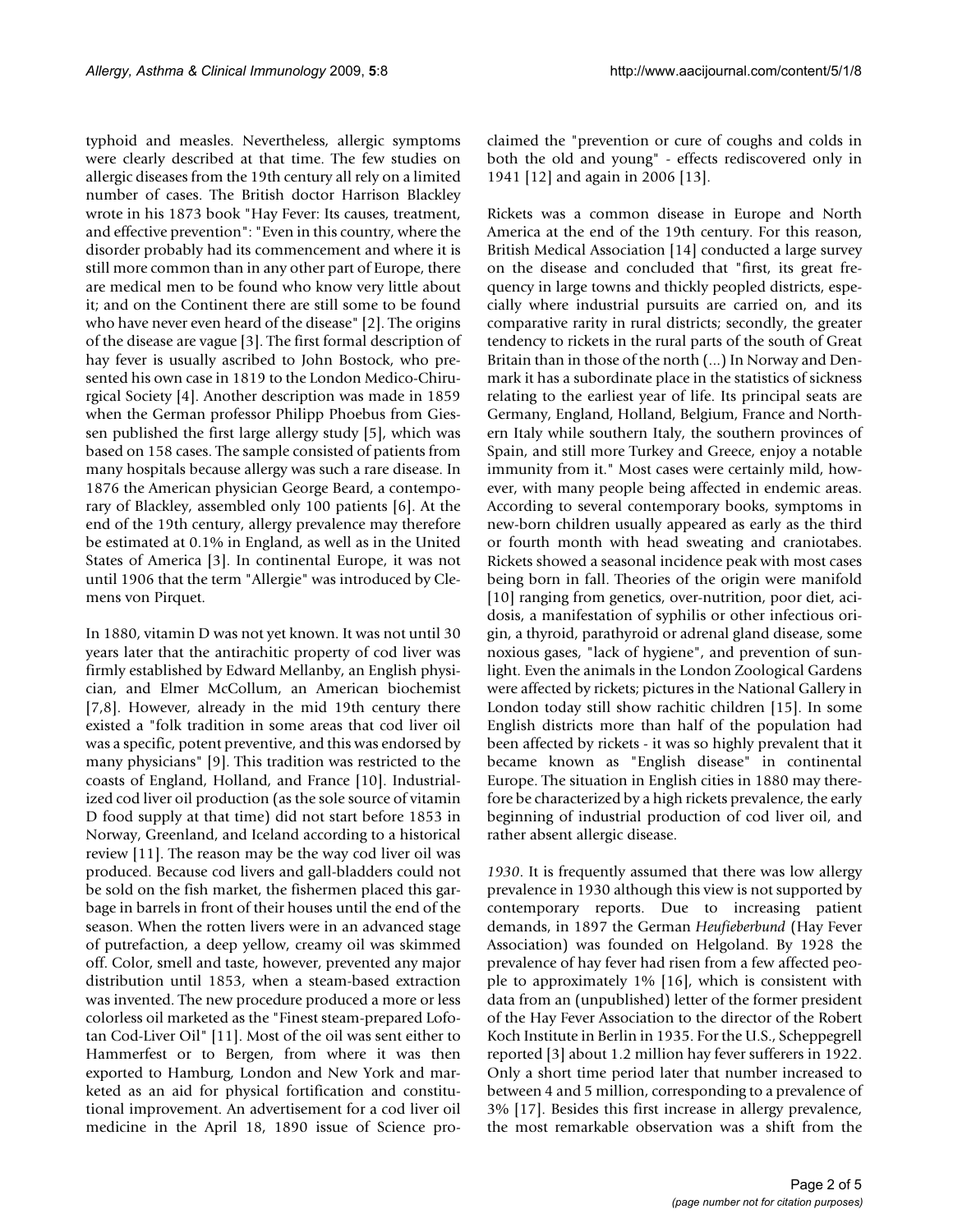more aristocratic part of the society being affected to a disease now occurring in all social classes: "each one of us has the plague within him; no one on earth, is free from it" (from Camus' novel "The plague"). A high social class may have meant better medical treatment and availability of vitamins while the extension to lower social classes may have indicated that ordinary people could now also afford vitamin supplements.

As Jackson notes in his book "Allergy - The History of a Modern Malady" [18], allergy prevalence changed only slowly during the following years before reaching today's epidemic proportions in the Western world. "In Switzerland, for example, the prevalence of hay fever rose from an estimated 0.82 percent in 1926 to 5 percent in 1958, and to approximately 10 percent by the 1980s. Beyond Europe, epidemiological studies provided ample evidence of rising trends in most allergic diseases during the second half of the twentieth century, especially in New Zealand, North America and Australia." [18]

This apparent increase in allergy prevalence is paralleled by a steady increase in cod liver oil production. In 1927, Norway exported most of its cod liver oil to the United States (35,127 hectoliters), Great Britain (16,000 hectoliters) and Germany (9,537 hectoliters). Furthermore, vitamin D metabolites could be chemically characterized due to the groundbreaking work of Adolf Windaus in the early 1920s [19], with the antirachitic effect of vitamin D firmly established by Mellanby and McCollum [8]. Because rickets was so widespread in the English-speaking countries, they had a great interest in supplementing their population with cod liver oil. In addition, 1927 Vigantol, an irradiated ergosterin, was introduced into the market by E. Merck AG, who produced between 2 and 3 kg of vitamin D2 per year. Production increased after 1938 up to 40 kg but ceased in 1945 [19] and was started again in 1949.

Merck AG also sold a combination of vitamin A and vitamin D (that was already on the market in the pre-war years). This combination, mimicking the high vitamin A and vitamin D content of cod liver oil, seems to antagonize the immunological effects of vitamin D [20,21]. The effects of cod liver oil may therefore not be fully comparable to chemically synthesized vitamin D. Another difference is the oily basis of cod liver extract that may have less allergenic properties than the watery solution used for some vitamin D supplements [22]. Finally, cod liver oil was given to toddlers only and not to newborn children whose immune system is adapting to the environment [23].

In England in 1930, however, the prevalence of rickets was still high, with air pollution prohibiting the natural supply of vitamin D through exposure to sunlight. During the 1930s and '40s "smog" was the term coined for the London type of air pollution. Furthermore, prevalence statistics for rickets in Germany in 1930 may be obtained from a survey in Munich showing that 38% of the children had at least minor signs of rickets [24]. With UV lamps, cod liver oil and synthetic vitamin D, however, a cure for rickets had been found. It was not until later that vitamin D was also increasingly used for the prevention of rickets. In summary, hay fever prevalence in 1930 was still around 3% in the industrialized countries, but a first major increase was already apparent in English-speaking countries. Cod liver oil was used for the treatment of rickets, but it was not used prophylactically in the newborn period until the following decades.

*1980*. The prevalence of allergy seemed to level off during the postwar years with another increase in the late 1970s [25]. During the late 1980s standardized prevalence data in children (ISAAC) [26] and adults (ECRHS) [27] have been obtained showing clearly that the highest prevalence was in industrialized countries. This is also the result of a more recent analysis that showed a year-round high level of allergic diseases in English-speaking countries [28].

Vitamin D prophylaxis had been more or less discontinued during the war years in Germany [29], where the vitamin D supply was difficult. It was not until 1950 that rickets prophylaxis was introduced by midwives in Bavaria and then slowly adopted by other German states [29]. When several cases of hypervitaminosis occurred due to high amounts of vitamin D given at that time, the president of the German Society of Pediatrics issued a warning on using a standard prophylactic scheme. Despite this warning, in 1971 a central childhood examination program was established which included daily oral doses of vitamin D3 between 500 IU and 1000 ID per day.

Vitamin D is now even sold over the counter. Moreover, it is included in most commercial baby food products although the substance itself has never undergone the rigorous preclinical testing one would expect for a chemically synthesized prohormone. Dosing is still largely done as an "equivalent of a tablespoon of cod liver oil".

Nevertheless, due to the effective use of vitamin D, rickets nearly disappeared in England [30]. Although there were some minor outbreaks of rickets in the 1960s, these were mostly observed in dark-skinned immigrants. For more than a decade the total number did not exceed 675 cases from all hospitals in England and Wales [15]. The number of children hospitalized for rickets has dropped to negligible numbers compared to the huge public health problem that rickets presented only a few decades ago. The same is also true for Germany, where rickets no longer plays a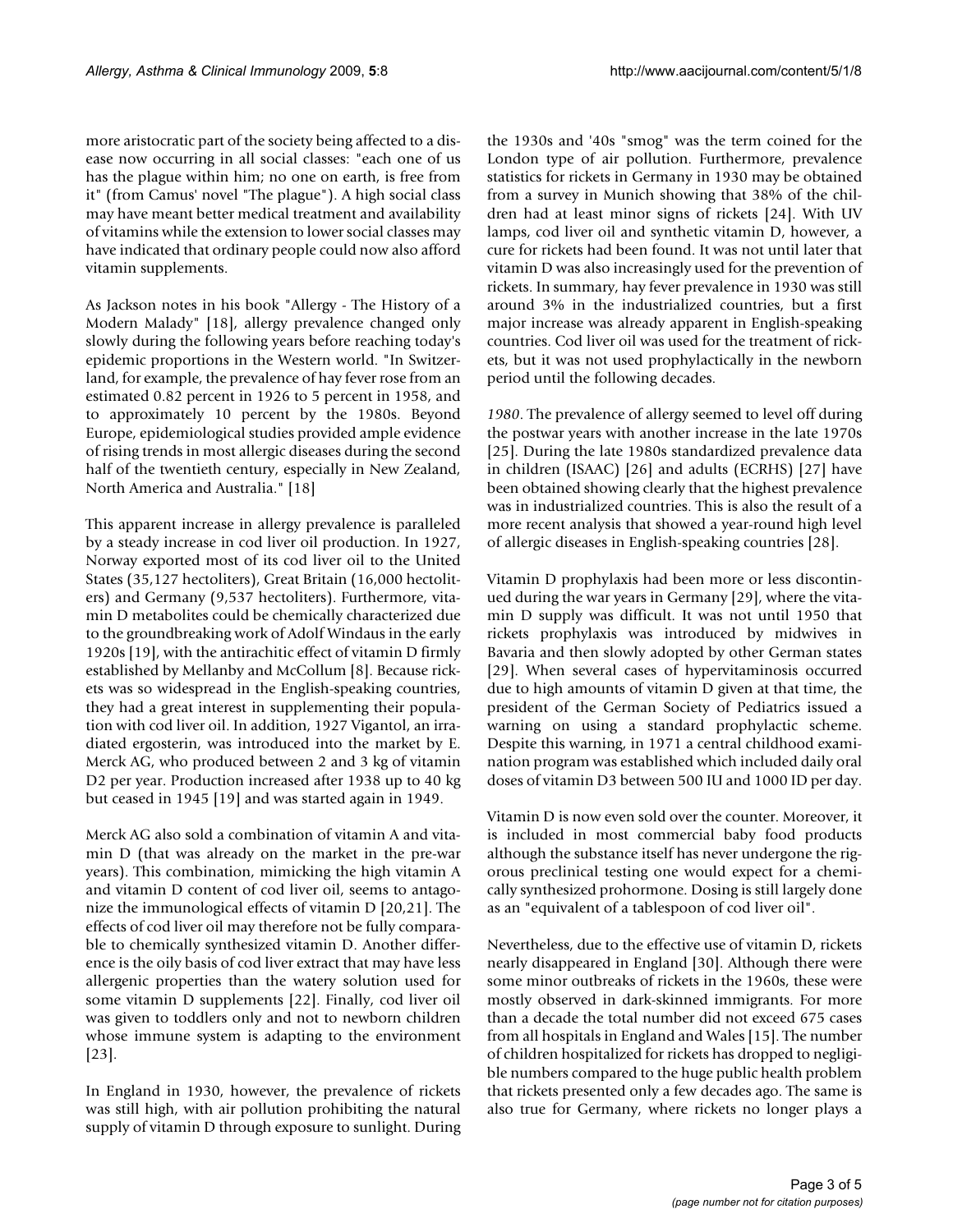major role. Between 1978 and 1988 only 100 cases were observed in the city of Berlin [29].

In summary, between 1980 and 2000 allergy prevalence reached an all-time high with up to 30% of the population being affected. Today, although cod liver oil is still in use, most newborn food now includes vitamin D2 or D3, leading more or less to the extinction of clinically manifest rickets.

## *Connecting the dots*

A temporal coincidence of an exposure and outcome like the reported association above cannot provide any proof of causality although it may be seen as another piece in the puzzle.

On the other hand the absence of a temporal coincidence would provide a strong argument against any given hypothesis. Unfortunately, the prevailing hygiene hypothesis has never been tested to explain the historical development, although there would have been many characteristic features that could have been tested like the number of siblings, day-care use, or farm exposure. It has been repeatedly claimed that drinking unpasteurized milk will protect against allergy [31], while the history of pasteurization makes such a relationship unlikely [32]. Pasteur developed it in 1864, the procedure was introduced in 1889, and already by 1920 all commercial milk underwent pasteurization in the U.S. Pasteurization therefore cannot be the culprit, although avoidance of pasteurized (and additionally vitamin supplemented milk) may indeed relate to lower allergy rates. It is also unlikely from a historical standpoint that low vitamin levels in the population may be related to allergy as claimed by one group [33,34].

Another question is whether an association of vitamin D and allergy may have been noted earlier - for example when neither vitamin D nor allergies were so widespread. Indeed, there are at least two earlier reports. In 1932 Reed [35] cited a reference to a researcher who " ... employed rachitic rabbits and compared their reactions to those hypervitaminized with vigantol. It was found that in both groups there was impairment of formation of complement-fixing antibody but that the formation of precipitin and hemolysin was enhanced. Both conditions intensified active and passive anaphylactic reactions. In general, the changes were slightly more marked in hypervitaminosis than in deficiency." Another report is by the eminent Hans Selye 1962, who worked with rats pre-treated with a vitamin D analogue before they were sensitized with egg white. He described the resulting reaction as "calciphylaxis" (in analogy to "anaphylaxis" - immunoglobulin E was not discovered until 6 years later). A related editorial in Science [36] made clear that "the investigators who repeat Selye's laboratory work will raise this question about the major premise of calciphylaxis: Is it an allergic or hypersensitive state (a manifestation of altered responsiveness dependent upon a sensitiser and a challenging agent) or is it better defined by some other concept?"

#### **Conclusion**

It was not until 1999, when the basic process of sensitization was associated with the immune effects of oral vitamin D supplements [1], that researchers arrived at a preliminary answer to this question. A series of clinical and epidemiological studies [37-42] provided further evidence, although this may still not be the final answer. More recent unpublished work shows that there may be a complicated relationship between external supply, endogenous production, metabolism, signalling pathways, and the development of allergy. Having identified, however, a factor repeatedly associated with allergic sensitization, this gives us the opportunity to think about rational strategies for allergy prevention including randomized clinical trials that are now planned or already underway.

## **Competing interests**

The author declares that he has no competing interests.

#### **Authors' contributions**

The author did the literature search and wrote the paper.

#### **Acknowledgements**

The author wish to thank Rasso Ranzinger of the Helmholtz Research Center Library in Munich, Erika Jäger of the TUM library in Garching, Matthias Meissner of the Berlin Document Center in Berlin, Thomas Mayerle of the BIS Marburg, and Ann Hyde of the British Library in London for their hospitality and support. Furthermore, I wish to thank Sigrid Dold, Katrin Pukelsheim and Loems Ziegler-Heitbrock for comments as well as Carol Oberschmidt for a critical revision of the text.

#### **References**

- 1. Wjst M, Dold S: **[Genes, factor X, and allergens: what causes](http://www.ncbi.nlm.nih.gov/entrez/query.fcgi?cmd=Retrieve&db=PubMed&dopt=Abstract&list_uids=10442534) [allergic diseases?](http://www.ncbi.nlm.nih.gov/entrez/query.fcgi?cmd=Retrieve&db=PubMed&dopt=Abstract&list_uids=10442534)** *Allergy* 1999, **54:**757-759.
- 2. Blackley CH: **Experimental Researches on the Causes and Nature of Catarrhus Aestivus (Hay-Fever or Hay-Asthma).** Ballière-Tindall & Cox, London; 1873.
- 3. Schadewaldt H: **Geschichte der Allergie.** *dustri Verlag* 1980.
- 4. Bostock J: **Case of a periodical affection of the eyes and chest.** *Medico-Chirurgical Transactions* 1828, **14:**437-446.
- 5. Phoebus P: **Der typische Frühsommer-Katarrh, oder, das sogenannte Heufieber.** *Heu-Asthma: J. Rickersche Buchhandlung* 1862.
- 6. George MB: **Hay-fever; Or, Summer Catarrh; Its Nature and Treatment.** New York: Harper and Bros; 1876.
- 7. Emanuel MB: **[Hay fever, a post industrial revolution epidemic:](http://www.ncbi.nlm.nih.gov/entrez/query.fcgi?cmd=Retrieve&db=PubMed&dopt=Abstract&list_uids=3293845) [a history of its growth during the 19th century.](http://www.ncbi.nlm.nih.gov/entrez/query.fcgi?cmd=Retrieve&db=PubMed&dopt=Abstract&list_uids=3293845)** *Clinical Allergy* 1988, **18:**295-304.
- 8. Rajakumar K: **[Vitamin D, cod-liver oil, sunlight, and rickets: a](http://www.ncbi.nlm.nih.gov/entrez/query.fcgi?cmd=Retrieve&db=PubMed&dopt=Abstract&list_uids=12897318) [historical perspective.](http://www.ncbi.nlm.nih.gov/entrez/query.fcgi?cmd=Retrieve&db=PubMed&dopt=Abstract&list_uids=12897318)** *Pediatrics* 2003, **112:**e132-e135.
- 9. Carpenter KJ, Zhao L: **[Forgotten mysteries in the early history](http://www.ncbi.nlm.nih.gov/entrez/query.fcgi?cmd=Retrieve&db=PubMed&dopt=Abstract&list_uids=10222380) [of vitamin D.](http://www.ncbi.nlm.nih.gov/entrez/query.fcgi?cmd=Retrieve&db=PubMed&dopt=Abstract&list_uids=10222380)** *The Journal of Nutrition* 1999, **129:**923-927.
- 10. Park EA: **The etiology of rickets.** *Physiol Rev* 1923, **3:**642s.
- 11. Frantz Peckel M: **Cod-liver oil and chemistry.** London, Christiana, P. Möller; 1895.
- 12. Spiesman EG: **Massive doses of vitamins A and D in the prevention of the common cold.** *Archives of Otolaryngology* 1941:787-791.